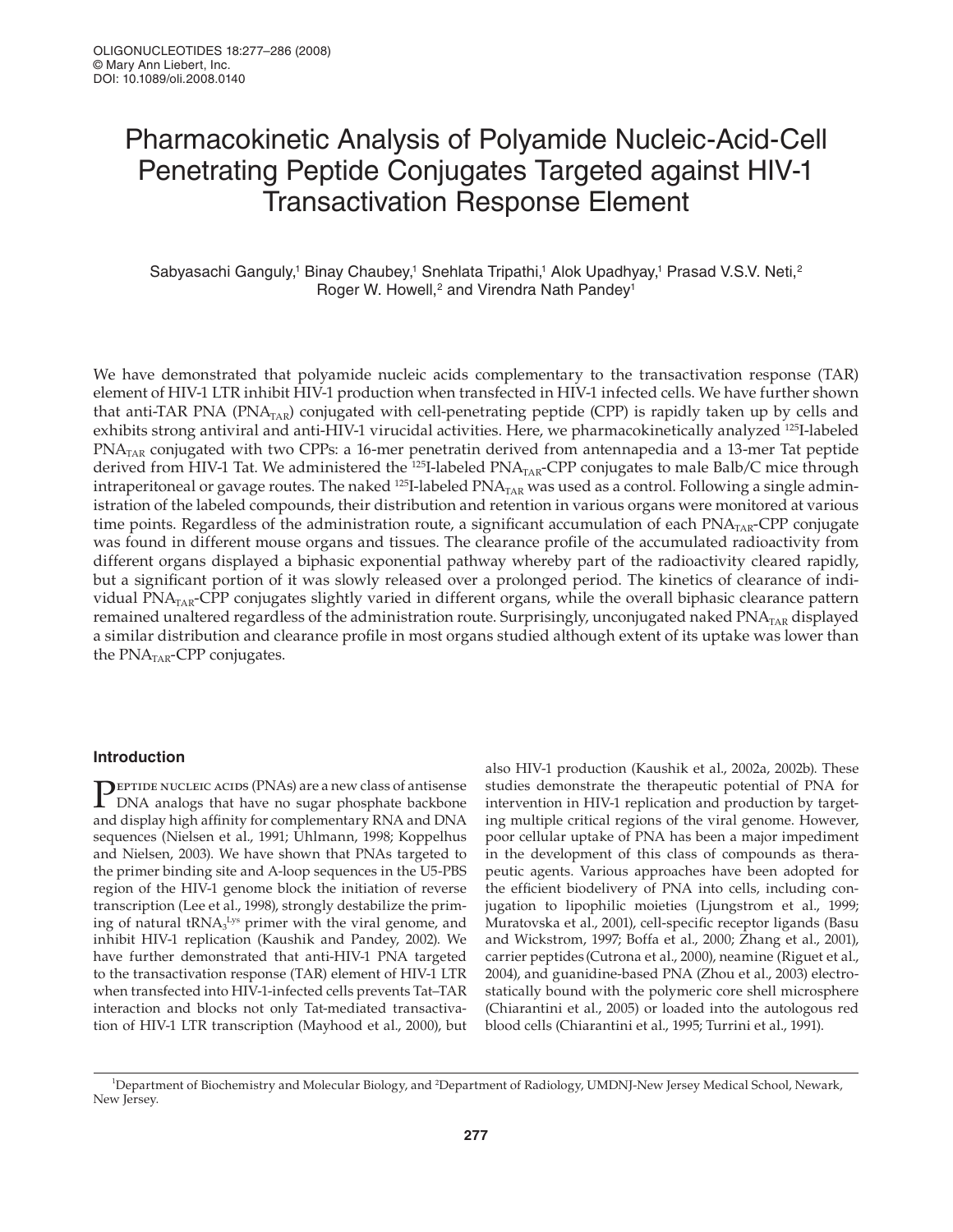We have used cell-penetrating peptides (CPPs) as the vector to deliver PNA cargo into cells. Anti-HIV-1 PNAs conjugated with CPP are efficiently taken up by cells; they also effectively block HIV-1 replication and viral production by HIV-1 infected cells (Kaushik et al., 2002a; Chaubey et al., 2005; Tripathi et al., 2005). We have further shown that anti- $HIV-1$  PNA<sub>TAR</sub>-CPP conjugates are potent virucidal agents that are able to penetrate virion particles and render them noninfectious (Chaubey et al., 2005; Tripathi et al., 2007). Unexpectedly, PNA<sub>TAR</sub>-CPP conjugates are nontoxic and well tolerated at higher doses when administered in mice (Chaubey et al., 2008). With the improved solubility and cellular uptake of  $\text{PNA}_{\text{TAR}}$ -CPP conjugates, further studies pertaining to their pharmacokinetic behavior*, in vivo* tissue distribution, and immune response, are necessary to establish PNA as potential therapeutic agents. In the present study, we have evaluated the tissue distribution and pharmacokinetic behavior of  $125$ I-labeled PNA<sub>TAR</sub>-CPP conjugates and naked unconjugated <sup>125</sup>I-labeled PNA<sub>TAR</sub> when administered to male Balb/C mice via intraperitoneal (IP) or gavage routes.

## **Methods and Materials**

# Synthesis of PNA<sub>TAR</sub>-CPP conjugates

 $Cys-PNA<sub>TAR</sub>$  monomers and NPYS-Cys-derivative of Penetratin and Tat peptide (Fig. 1) were synthesized by Bio-Synthesis (Lewisville, TX, USA). We conjugated the NPYS-Cys-peptides with Cys-PNA $_{\text{TAR}}$  using standard disulfide chemistry as described by Kaushik et al. (2002a), Koppelhus et al. (2002), and Tripathi et al. (2005). The C-terminal of  $PNA<sub>TAR</sub>$  had a terminal tyrosine residue for iodination with  $125$ I (Fig. 1). In PNA<sub>TAR</sub>-O-penetratin purchased from Bio-Synthesis, penetratin peptides (43–58) were synthesized in tandem after the synthesis of  $\text{PNA}_{\text{TAR}}$  carrying ethylene glycol linker-Tyr at the N-terminus (Fig. 1).

- 1. PNATAR Cys-TCC CAG GCT CAG ATC T-Tyr
- 2. PNATAR-Tat Cys-TCC CAG GCT CAG ATC T-Tyr Cys-GRKKRRQRRRPPQ
- 3. PNATAR-Penetratin (S-S linkage) Cys-TCC CAG GCT CAG ATC T-Tyr Cys-RQIKIWFQNRRMKWKK
- 4. PNATAR-Penetratin (covalent linkage) TCC CAG GCT CAG ATC T O (via egl linker) Y-RQIKIWFQNRRMKWKK

**FIG. 1.** Sequence of anti-transactivation response PNA  $(PNA<sub>TAR</sub>)$  and its cell-penetrating peptide (CPP) conjugates. (1) Unconjugated 16-mer naked  $PNA<sub>TAR</sub>$ ; (2)  $PNA<sub>TAR</sub>$  conjugated with 13-mer Tat peptide via S-S linkage; (3)  $\text{PNA}_{\text{TAR}}$  conjugated with penetratin via S-S linkage; (4)  $\text{PNA}_{\text{TAR}}$  covalently linked with penetratin via ethylene glycol (egl) linker (O-linker).

#### Iodination of  $PNA<sub>TAR</sub>$ -CPP conjugates

We radiolabeled the  $\text{PNA}_{\text{TAR}}$ -CPP conjugates and  $\text{PNA}_{\text{TAR}}$ with <sup>125</sup>I, using Na<sup>125</sup>I and a chloramine-T-labeling kit from ICN (Costa Mesa, California). For radiolabeling, 0.5 nmol of the conjugate and  $0.28$  nmol of  $^{125}I$  (0.5 mCi) were reacted in the presence of 2.8 nmol of chloramine-T for 1 minutes; labeling was quenched by the addition of 62 nmol of sodium metabisulphite according to manufacturer's protocol. We purified the labeled conjugate by NAP-10 gel filtration (GE Healthcare Bio-Sciences, Piscataway, NJ, USA), then by  $C_{18}$ reverse phase columns. The labeled conjugate was quantified by absorption at 260 nm. The specific radioactivity was adjusted to the desired concentration by adding unlabeled conjugate.

#### Animals

Male Balb/c mice 6-8 weeks old were purchased from Taconic Farms (Germantown, NY, USA) and quarantined for 2 weeks before the start of the experiment. The weight variation of individual mice was within  $\pm 10\%$  of the mean body weight. The mice were fed lab-diet certified rodent diet. Food and water were available *ad libitum*. The mice were housed in a room with a temperature of  $70 \pm 3$ °F, relative humidity of 31–62%, and a 12-hours light/dark cycle. All treatment of mice was done according to the *Guide for the Care And Use of Laboratory Animals*, as per a protocol approved by the Institutional Animal Care and Use Committee of the UMDNJ. Every precaution was taken to ensure the welfare of animals at all times during the entire course of study.

#### Pharmacokinetic protocol

Mice were randomly assigned to eight time groups of five mice per group; each group was housed in a separate cage for pharmacokinetic studies. Each mouse was given an IP injection of 200 *µ*L of a solution containing 36 nmol of labeled PNA $_{\rm {TAR}}$  or its conjugate derivative (1.5  $\times$  10 $^{\rm 6}$  CPM) in phosphate-buffered saline (PBS). Similar dose was given for oral gavage. The mice were euthanized at various times. We then collected different organs and tissues (kidney, intestine, stomach, liver, spleen, lungs, brain, heart, and skeletal muscle), rinsed them in PBS, wiped them with filter paper, and weighed them, after which the accumulated radioactivity in each sample was counted. Blood was also collected from each animal, weighed, and counted for radioactivity. The radioactivity was counted with a Packard Cobra model 5003 automatic gamma counter equipped with a 3-inch sodium iodide well crystal (<sup>125</sup>I T<sub>1/2</sub> ~ 60 d; energy ~ 35 keV; overall counting efficiency  $\sim$  0.88).

To determine the radioactivity excreted in urine, groups of three mice were placed in a polycarbonate cage lined with filter paper (Schleicher & Schuell Bioscience, NH, USA). Animals were moved to fresh cages at 4-hours intervals. Filter papers from the emptied cage were cut into pieces, after which their radioactivity was counted. Feces were also collected and counted separately without any further treatment.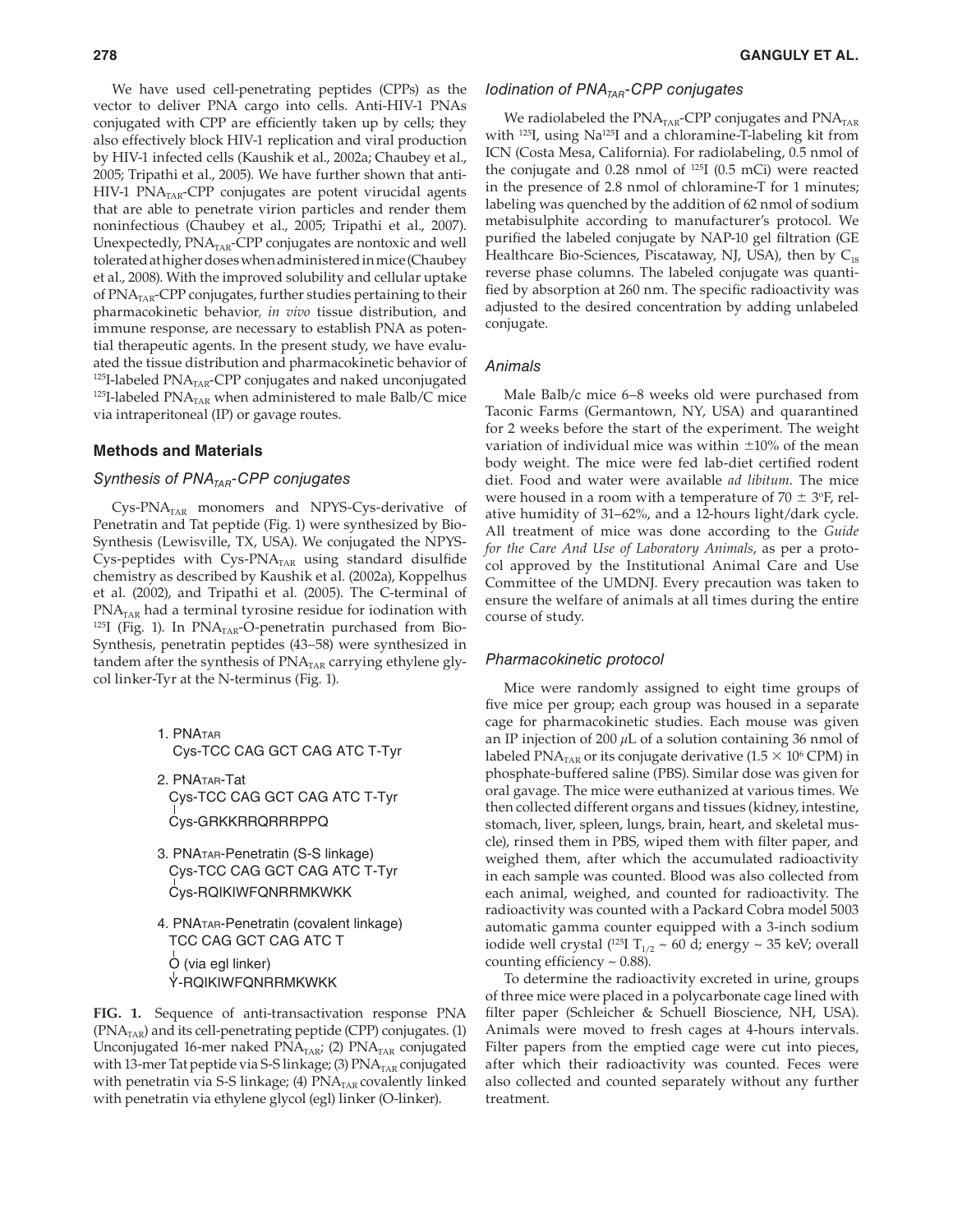#### Pharmacological data analysis

The radioactivity accumulated in a mouse organ tissue and the total organ weight were used to calculate the percent of administered radioactivity per gram of tissue (%AA/g) at each time point where

$$
\frac{\%AA}{g} = \frac{\text{Organ radioactivity}}{\text{Organ weight}} \tag{1}
$$

The resulting data for each radiolabeled compound were least squares fitted to a two-component exponential function expressed as

$$
\frac{\%AA}{g} = a \exp\left(\frac{-0.693t}{T1}\right) + b \exp\left(\frac{-0.693t}{T2}\right)
$$
 (2)

where *T*1 and *T*2 are the biological half-times of the fast- and slow-clearing components, respectively. The two-component fitting procedure was performed using SigmaPlot software from SPSS (Chicago, IL, USA). The pharmacokinetic coefficients *a* and *b*, along with their associated half-time parameters T1 and T2, are given in the tables for different organs (Tables 1–4). The uncertainties associated with each parameter  $(\Delta)$  in the fitting procedure are listed in the same tables.  $R^2$  is the coefficient of determination; the most common measure of how well a regression model describes the data.  $R^2$  values near 1 indicate that the equation is a good description of the relationship between the dependent and independent variables.

## Tissue stability of  $PNA<sub>TAR</sub>$ -peptide conjugate

Balb-C mice IP injected with  $\text{PNA}_{\text{TAR}}$ -S-S-penetratin in saline solution were euthanized at different time points.

Kidney and liver tissues were collected, washed with saline solution and homogenized in a buffer  $(1.5 \text{ mL/gm})$ tissue) consisting of 20 mM Tris, pH 7.5, 0.1M EDTA, and 0.15% NP-40. Samples were centrifuged at 14,000 rpm for 10 minutes. The supernatant was acidified to  $pH$  4.0 with 5% TFA and centrifuged again at 14,000 rpm for 10 minutes. The clear supernatant was applied on disposable Sep-Pak reverse phase  $C_{18}$  cartridges (Waters, Milford, MA, USA) preequilibrated with 5% acetonitrile in 0.1% TFA. The column was washed extensively with 5% acetonitrile/0.1% TFA. The PNA bound to the column was eluted with 60% acetonitrile in 0.1% TFA at 50 $\degree$ C. An aliquot of each sample was analyzed by mass spectrometry using Applied Biosystems 4700 Proteomics Analyzer 7000. The remaining samples were lyophilized, dissolved in PBS, and subjected to gel-retardation assay as described in Chaubey et al. (2007).

#### **Results**

## Distribution of unconjugated naked  $PNA<sub>TAR</sub>$  and its CPP conjugates in different organs after administration by IP injection or gavage

We administered  $^{125}$ I-labeled naked PNA<sub>TAR</sub> or PNA<sub>TAR</sub>-CPP conjugated with either penetratin or Tat peptide to male Balb/C mice by IP injection. For gavage, we used <sup>125</sup>I-labeled naked  $PNA<sub>TAR</sub>$  and two derivatives of  $PNA<sub>TAR</sub>$ -penetratin conjugates. One of these derivatives had disulfide linkage between  $\text{PNA}_{\text{TAR}}$  and the peptide; the other had covalent linkage via an o-linker (Fig. 1). The main reason for not including  $PNA<sub>TAR</sub>$ -Tat conjugate in the gavage is that Lys and Arg rich Tat peptide may be susceptible to trypsin in the intestine.

We then sacrificed the mice at different time intervals and counted the radioactivity accumulated in each organ

Table 1. Pharmacokinetic Coefficients of Unconjugated and Conjugated PNA in Mouse Organs/Tissues after IP Administration: Accumulation of Rapid and Slow Clearance Components

|                 |                      | Accumulation of rapid clearance<br>component a $(\%AA/\g)$ |                          | Accumulation of slow clearance<br>component $b$ (% $AA/g$ ) |                      |                          |  |
|-----------------|----------------------|------------------------------------------------------------|--------------------------|-------------------------------------------------------------|----------------------|--------------------------|--|
| Organ/Tissues   | $PNA$ <sub>TAR</sub> | $PNATAR-Tat$                                               | $PNATAR$ -<br>Penetratin | $PNA$ <sub>TAR</sub>                                        | $PNATAR$ -Tat        | $PNATAR$ -<br>Penetratin |  |
| Kidney          | $8.70 (\pm 3.6)$     | 5.77 $(\pm 5.0)$                                           | 3.90 $(\pm 0.7)$         | 13.37 $(\pm 0.59)$                                          | 14.73 $(\pm 1.72)$   | $2.7 (\pm 0.33)$         |  |
| Intestine       | 18.45 $(\pm 1.6)$    | 4.73 $(\pm 1.2)$                                           | $12.00 \ (\pm 5.0)$      | $0.13 \ (\pm 0.01)$                                         | $0.26 \ (\pm 0.19)$  | $0.18 (\pm 0.07)$        |  |
| Liver           | 1.16 $(\pm 0.3)$     | 1.99 $(\pm 0.8)$                                           | 2.40 $(\pm 0.45)$        | $0.24 (\pm 0.04)$                                           | $0.46 \ (\pm 0.22)$  | $0.32 \ (\pm 0.08)$      |  |
| Blood           | $2.47 \ (\pm 1.2)$   | 3.94 $(\pm 2.4)$                                           | 4.10 $(\pm 0.95)$        | $0.53 \ (\pm 0.30)$                                         | $0.12 \ (\pm 0.01)$  | $0.08 (\pm 0.10)$        |  |
| Spleen          | 4.27 $(\pm 0.6)$     | $1.57 \ (\pm 0.6)$                                         | $0.88 (\pm 0.23)$        | $0.28 (\pm 0.07)$                                           | $0.39 \ (\pm 0.09)$  | $0.26 (\pm 0.07)$        |  |
| Heart           | $0.91 (\pm 0.2)$     | 1.30 $(\pm 0.2)$                                           | $0.79 \ (\pm 0.18)$      | $0.05 (\pm 0.0 X)$                                          | $0.16 \ (\pm 0.05)$  | $0.07 (\pm 0.01)$        |  |
| <b>Brain</b>    | $0.09 \ (\pm 0.03)$  | $0.14 \ (\pm 0.05)$                                        | $0.14 \ (\pm 0.10)$      | $0.01 (\pm 0.0 X)$                                          | $0.03 \ (\pm 0.004)$ | $0.014 (\pm 0.008)$      |  |
| Lungs           | 3.76 $(\pm 0.7)$     | 3.83 $(\pm 0.30)$                                          | $0.93 \ (\pm 0.28)$      | $0.07 (\pm 0.0 X)$                                          | $0.26 \ (\pm 0.08)$  | $0.07 (\pm 0.01)$        |  |
| Skeletal muscle | $0.36 \ (\pm 0.1)$   | $0.88 (\pm 0.30)$                                          | $2.50 \ (\pm 0.30)$      | $0.13 \ (\pm 0.01)$                                         | $0.16 \ (\pm 0.04)$  | $0.07 (\pm 0.02)$        |  |

A single dose of 125I-labeled PNA was IP administered to Balb/C mice as described in Materials and Methods. Mice were euthanized at different time points and the radioactive PNA compounds in different organs and tissues were monitored. Accumulation of radioactivity in individual organs or tissues was calculated as a percent of injected activity per gram tissue (%IA/g). Maximum accumulation is expressed as a percent of injected activity per gram (%IA/g).  $a =$  pharmacokinetic coefficient for maximum accumulation by the rapid-release pathway;  $b =$  pharmacokinetic coefficient for maximum accumulation by the slow-release pathway.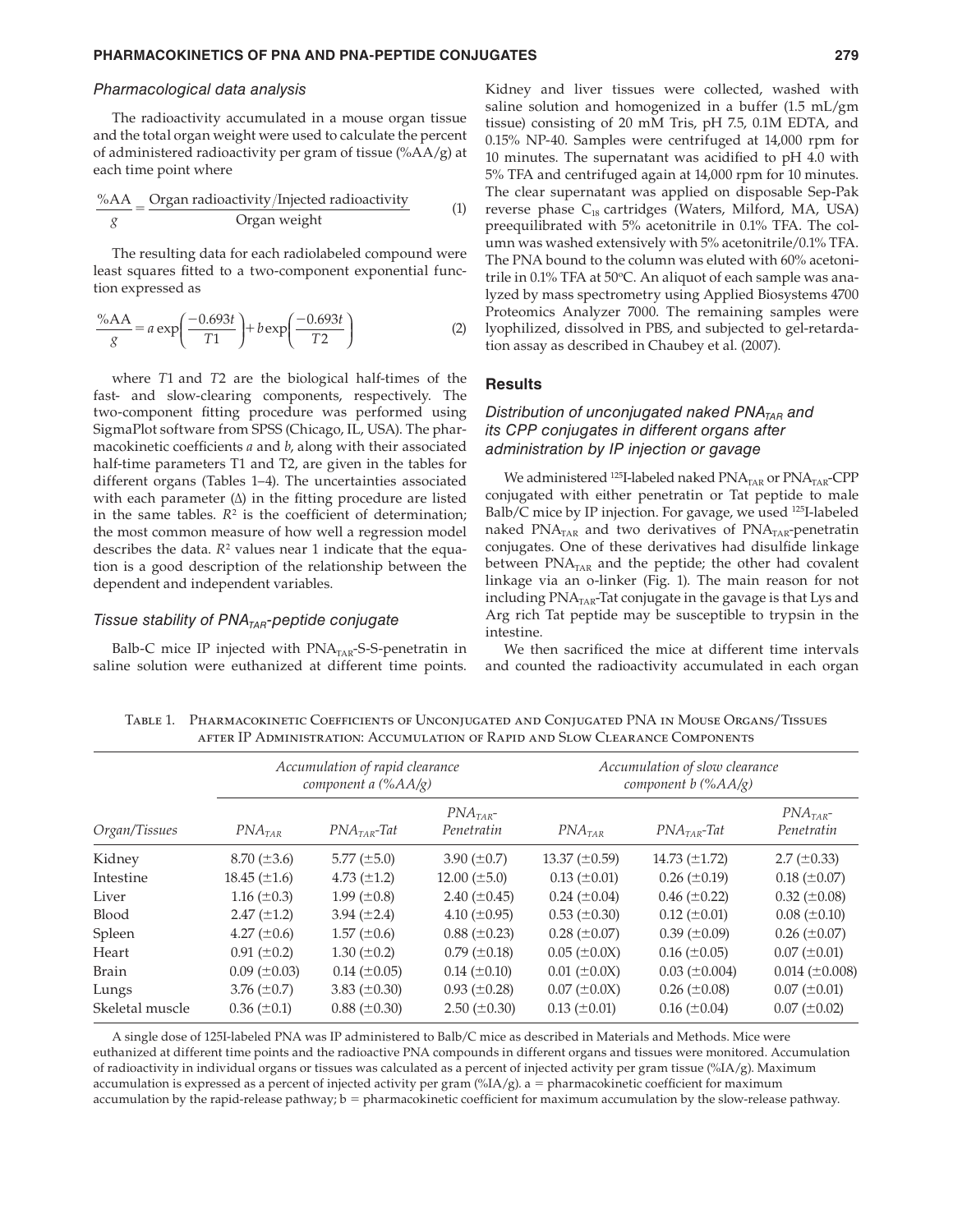| Organ/Tissues   | Half-time of rapid clearance<br>T1 (hours) |                    |                      | Half-time of slow clearance<br>T <sub>2</sub> (hours) |                     |                      |
|-----------------|--------------------------------------------|--------------------|----------------------|-------------------------------------------------------|---------------------|----------------------|
|                 | $PNA$ <sub>TAR</sub>                       | $PNATAR$ -Tat      | $PNATAR$ -Penetratin | $PNA$ <sub>TAR</sub>                                  | $PNATAR$ -Tat       | $PNATAR$ -Penetratin |
| Kidney          | 1.33 $(\pm 0.6)$                           | $10.40 (\pm 6.4)$  | $6.40 (\pm 2.9)$     | $25.67 (\pm 2.4)$                                     | $26.66 \ (\pm 7.0)$ | $45 (\pm 5.6)$       |
| Intestine       | $0.97 \ (\pm 0.1)$                         | $0.95 (\pm 0.2)$   | $0.67 (\pm 0.2)$     | 93.68 $(\pm 34.2)$                                    | 77.02 $(\pm 156.6)$ | 44 $(\pm 31)$        |
| Liver           | $1.06 (\pm 0.3)$                           | $0.97 (\pm 0.4)$   | $0.98 (\pm 0.2)$     | 56.82 $(\pm 22.8)$                                    | 57.29 $(\pm 38.4)$  | 39 $(\pm 12)$        |
| <b>Blood</b>    | $0.78 (\pm 0.3)$                           | $0.58 (\pm 0.3)$   | $0.64 (\pm 0.1)$     | 24.41 $(\pm 7.4)$                                     | 35.73 $(\pm 5.7)$   | 56 $(\pm 19)$        |
| Spleen          | $0.63 \ (\pm 0.1)$                         | $0.84 (\pm 0.3)$   | 1.30 $(\pm 0.4)$     | 119.52 $(\pm 42.2)$                                   | 42.53 $(\pm 12.5)$  | $23 (\pm 5.0)$       |
| Heart           | 1.33 $(\pm 0.3)$                           | 1.29 $(\pm 0.3)$   | $2.00 \ (\pm 0.7)$   | 45.91 $(\pm 19.8)$                                    | 24.49 $(\pm 10.4)$  | 43 $(\pm 11)$        |
| <b>Brain</b>    | 1.16 $(\pm 0.4)$                           | $0.94 (\pm 0.3)$   | 4.80 $(\pm 9.1)$     | 10.46 $(\pm 4.8)$                                     | 16.43 $(\pm 4.2)$   | $22 (\pm 41)$        |
| Lungs           | $0.70~(\pm 0.1)$                           | $0.89 \ (\pm 0.1)$ | 3.00 $(\pm 1.3)$     | 59.25 $(\pm 15.7)$                                    | 31.8 $(\pm 13.7)$   | 110 $(\pm 84)$       |
| Skeletal muscle | $1.37 (\pm 0.5)$                           | 1.24 $(\pm 0.5)$   | 1.90 $(\pm 0.3)$     | 30.01 $(\pm 5.9)$                                     | 44.15 $(\pm 31.2)$  | 45 $(\pm 29)$        |

Table 2. Pharmacokinetic Coefficients of Unconjugated and Conjugated PNA in Mouse Organs/Tissues after IP Administration: Half-Time of Biphasic Clearance Pattern

The half-time of the biphasic clearance pattern is comprised of a fast-release (T1) and a slow-release component (T2). For each time point, five mice were injected. The values in italics placed in parentheses are the results of uncertainties in the fitting procedure by a two-component function, as mentioned in the Results. The goodness of fit ( $R^2$ ) values ranged from 0.86 to 1.

or tissue (Fig. 2). We observed that significant amounts of IP-administered PNA<sub>TAR</sub>-CPP conjugates, as well as naked  $PNA<sub>TAR</sub>$ , had been rapidly taken up and distributed in all mouse organs and tissues except the brain and skeletal muscle (Fig. 2A). We recorded maximum accumulation of these compounds within one hour after their administration; after that, the accumulated radioactivity declined with time. The accumulations of both naked PNA<sub>TAR</sub> and PNA<sub>TAR</sub>-Tat conjugate were higher in the kidneys than in other organs, while

the maximum accumulation of PNA<sub>TAR-</sub>penetratin conjugate occurred in the intestine, followed, in order, by the liver, blood, and spleen (Fig. 2A). Accumulations of these compounds were lowest in the brain and skeletal muscle.

We noted a similar pattern when these compounds were administered orally (Fig. 2B). Surprisingly, the biodistribution of the uptake of unconjugated naked  $\text{PNA}_{\text{TAR}}$  was similar to that of PNA<sub>TAR</sub>-CPP conjugates. Although cellular uptake of unconjugated naked  $PNA<sub>TAR</sub>$  was negligible in a

| Organ/Tissues   |                      | Accumulation of rapid clearance<br>component a (%AA/g) |                                  | Accumulation of slow clearance<br>component b (%AA/g) |                                 |                                 |  |
|-----------------|----------------------|--------------------------------------------------------|----------------------------------|-------------------------------------------------------|---------------------------------|---------------------------------|--|
|                 | $PNA$ <sub>TAR</sub> | $PNATAR$ -<br>Penetratin (S-S)                         | $PNATAR$ -<br>Penetratin $(-O-)$ | $PNA$ <sub>TAR</sub>                                  | $PNATAR$ -Penetratin<br>$(S-S)$ | $PNATAR$ -Penetratin<br>$(-O-)$ |  |
| Kidney          | $8.9 (\pm 2.2)$      | $2.1 (\pm 0.77)$                                       | 5.9 $(\pm 0.4)$                  | $0.12 \ (\pm 0.05)$                                   | 0.26(0.08)                      | $0.19 \ (\pm 0.1)$              |  |
| Intestine       | 18.4 $(\pm 1.4)$     | $26.0 \ (\pm 6.0)$                                     | $98.0 \ (\pm 3.7)$               | $0.03 \ (\pm 0.01)$                                   | 0.05(0.001)                     | $0.03 \ (\pm 0.001)$            |  |
| Stomach         | 58.0 $(\pm 12)$      | $16.0 (\pm 2.1)$                                       | 112.0 $(\pm 7.8)$                | $0.07 (\pm 0.01)$                                     | 0.12(0.02)                      | $0.05 (\pm 0.004)$              |  |
| Liver           | $6.0 \ (\pm 1.1)$    | $0.98 (\pm 0.15)$                                      | 3.4 $(\pm 0.1)$                  | $0.07 (\pm 0.01)$                                     | 0.08(0.01)                      | $0.03 \ (\pm 0.003)$            |  |
| Spleen          | $2.8 (\pm 0.3)$      | $0.69 \ (\pm 0.04)$                                    | $2.0 \ (\pm 0.1)$                | X                                                     | $\chi$                          | $0.11$ (-)                      |  |
| Blood           | 11.0 $(\pm 1.1)$     | $1.8 \ (\pm 0.18)$                                     | 7.6 $(\pm 0.4)$                  | $\mathbf{x}$                                          | 0.04(0.004)                     | $0.05 (\pm 0.01)$               |  |
| Lungs           | $8.2 \ (\pm 0.8)$    | 48.0 $(\pm 3.7)$                                       | 3.7 $(\pm 0.2)$                  | $0.04 (\pm 0.02)$                                     | 0.07(0.02)                      | $0.01 (\pm 0.002)$              |  |
| Brain           | $0.4 \ (\pm 0.1)$    | $0.08 (\pm 0.02)$                                      | $0.34 \ (\pm 0.2)$               | X                                                     | 0.01(0.003)                     | $0.05$ (--)                     |  |
| Heart           | 3.6 $(\pm 0.3)$      | $0.74 \ (\pm 0.05)$                                    | 2.4 $(\pm 0.4)$                  | $\mathsf X$                                           | 0.05(0.01)                      | $0.04 (\pm 0.01)$               |  |
| Skeletal Muscle | $0.8 (\pm 0.1)$      | $0.37 (\pm 0.03)$                                      | $1.1$ (-)                        | X                                                     | X                               | $0.01$ (-)                      |  |

Table 3. Pharmacokinetic Coefficients of Unconjugated and Conjugated PNA in Mouse Organs/Tissues after Oral Administration: Accumulation of Radio and Slow Clearance Components

A single dose of 125I labeled PNA was administered to Balb/C mice by gavage as described in the Materials and Methods. Mice were euthanized at different time points and the radioactive PNA compounds in different organs and tissues were monitored. Accumulation of radioactivity in individual organs or tissues was calculated as percent of injected activity per gram of tissue (%IA/g). Maximum accumulation is expressed as percent of injected activity per gram  $(\%IA/g)$ . a = pharmacokinetic coefficient for maximum accumulation by the rapid-release pathway;  $b = pharmacokinetic coefficient for maximum accumulation by the slow-release pathway.$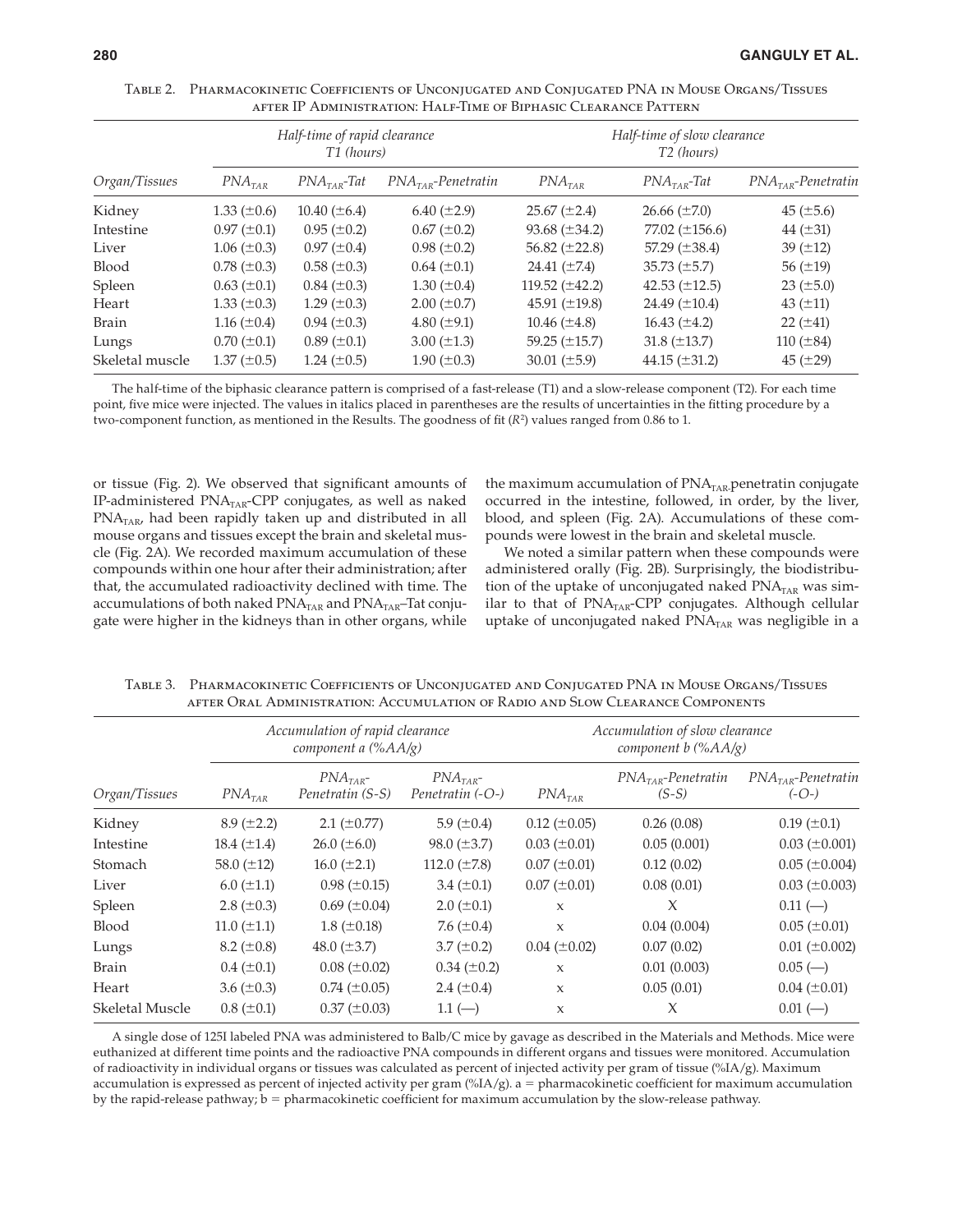Table 4. Pharmacokinetic Coefficients of Unconjugated and Conjugated PNA in Mouse Organs/Tissues after Oral Administration: Half-Times of Biphasic Clearance Pattern

|               |                      | Half-time of rapid clearance T1 (hours) |                                | Half-time of slow clearance T2 (hours) |                                |                                            |  |
|---------------|----------------------|-----------------------------------------|--------------------------------|----------------------------------------|--------------------------------|--------------------------------------------|--|
| Organ/Tissues | $PNA$ <sub>TAR</sub> | $PNATAR$ -<br>Penetratin (S-S)          | $PNATAR$ -<br>Penetratin (-O-) | $PNA$ <sub>TAR</sub>                   | $PNATAR$ -<br>Penetratin (S-S) | $PNA$ <sub>TAR</sub> -<br>Penetratin (-O-) |  |
| Kidney        | $0.5 (\pm 0.1)$      | $0.8 (\pm 0.31)$                        | $0.7 (\pm 0.1)$                | $51.0 (\pm 116)$                       | 495.0 $(\pm 2581)$             | 330.0 $(\pm 2389)$                         |  |
| Intestine     | $0.5 \ (\pm 0.1)$    | $1.5 \ (\pm 0.46)$                      | $0.7 (\pm 0.1)$                | 187.0 $(\pm 334)$                      | 169.0 $(\pm 58)$               | $277.0 (\pm 255)$                          |  |
| Stomach       | $0.8 (\pm 0.2)$      | 2.9 $(\pm 0.73)$                        | $0.5 (\pm 0.1)$                | 65.0 $(\pm 12)$                        | 63.0 $(\pm 20)$                | 136.0 $(\pm 109)$                          |  |
| Liver         | $0.5 (\pm 0.1)$      | $1.3 \ (\pm 0.24)$                      | $0.7 (\pm 0.1)$                | 30.0 $(\pm 22)$                        | 99.0 $(\pm 100)$               | $866.0 \ (\pm 5739)$                       |  |
| Spleen        | $0.6 (\pm 0.1)$      | $1.7 (\pm 0.15)$                        | $1.0 \ (\pm 0.1)$              | X                                      | X                              | 2.0(x)                                     |  |
| <b>Blood</b>  | $0.5 (\pm 0.1)$      | $1.5 \ (\pm 0.19)$                      | $0.8 (\pm 0.1)$                | $\chi$                                 | 72.0 $(\pm 73)$                | 27.0 $(\pm 9.0)$                           |  |
| Lungs         | $0.5 (\pm 0.1)$      | $0.9$ ( $\pm 0.07$ )                    | $0.8 (\pm 0.1)$                | 38.0 $(\pm 40)$                        | 40.0 $(\pm 22)$                | 102.0 $(\pm 184)$                          |  |
| <b>Brain</b>  | $0.5 \ (\pm 0.1)$    | $1.3 \ (\pm 0.50)$                      | $0.4~(\pm 0.2)$                | $\chi$                                 | $26.0 (\pm 23)$                | 28.0(x)                                    |  |
| Heart         | $0.6 \ (\pm 0.1)$    | $1.5 (\pm 0.15)$                        | 1.1 $(\pm 0.3)$                | X                                      | 23.0 $(\pm 12)$                | $8.1 (\pm 3.6)$                            |  |
| Sk Muscle     | $0.9 \ (\pm 0.1)$    | $2.0 \ (\pm 0.20)$                      | 1.1 $(\pm 0.1)$                | X                                      | X                              | 24.0(x)                                    |  |

The half-time of the biphasic clearance pattern, comprised of a fast-release (T1) and slow-release component (T2). For each time point, four mice were injected. The values in italics in parenthesis are the results of uncertainties in the fitting procedure by a two-component function, as noted in the Results. The goodness of fit (R<sup>2</sup>) values ranged from 0.85 to 1. Each "X" indicates that, in the specified organs or tissues, no significant data could be obtained to determine b and T2 values for PNA<sub>TAR</sub> and its CPP conjugates.



**FIG. 2.** Accumulation and biodistribution of naked PNA<sub>TAR</sub> and its cell-penetrating peptide conjugates in mice organs and tissues: <sup>125</sup>I-labeled unconjugated or conjugated PNAs were dissolved in phosphate-buffered saline and given, in a single dose of 200 µl, to Balb/C mice by intraperitoneal injection (**A**) or oral gavage (**B**). At different points after this administration, the mice were euthanized and their organs and tissues individually collected and their accumulated radioactivity counted with a gamma counter. After that there was a steady decline in the activity in each organ and tissue.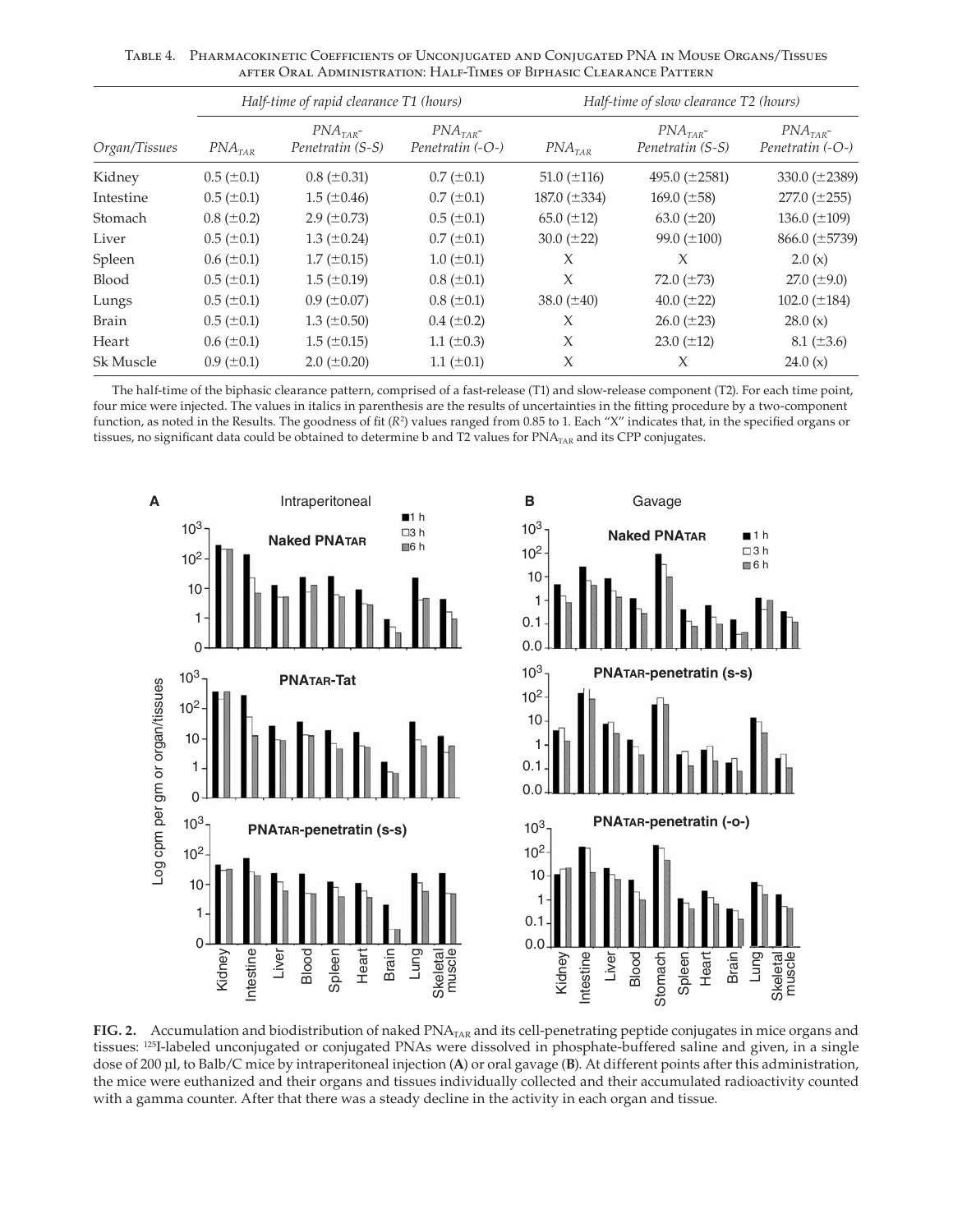cell-culture system, its uptake, biodistribution, and retention *in vivo* was significant, suggesting the possible involvement of some unknown mechanism that may facilitate its uptake and biodistribution.

## Clearance profile of PNATAR and its CPP conjugates after IP administration or gavage

We monitored the clearance profiles of IP and orally administered  $PNA<sub>TAR</sub>$  and its CPP conjugates from the different organs and tissues as a function of time. We observed biphasic clearance of both  $PNA<sub>TAR</sub>$  and its CPP conjugates in all of the organs and tissues examined. Figure 3 shows the representative clearance pattern of  $\text{PNA}_{\text{TAR}}$ -penetratin from blood. As shown in Fig. 3A, a significant portion of the IP-administered  $\text{PNA}_\text{TAR}\text{-} \text{penetration accumulated in the}$ blood was cleared rapidly with a half-time (T1) of 0.64 h. The rate constant of clearance (0.693/T1) for the rapidly cleared component was 1.083 hour–1. This component is designated as "*a*," which is an extrapolated value obtained from a *y*-intercept representing the percent of administered radioactivity (%AA) subjected to rapid clearance. The second component, designated as "*b*," represents %AA of the component slowly cleared from the blood, with a half-time (T2) of 55.9 hours and a clearance rate constant  $(0.693/T2)$  of 0.0124 hour<sup>-1</sup>. We noted similar biphasic clearance profile for orally administered  $\text{PNA}_{\text{TAR}}$ -penetratin from the blood (Fig. 3B).

The profile of the clearance of each test compound from different mouse organs was also biphasic, albeit with variable T1 and T2 values and clearance rate constants. Results obtained with each test compound administered by the IP route or gavage are depicted, respectively, in Tables 1–4. Table 1 shows the percent of IP-administered radioactivity (%AA) of each compound subject to rapid or slow clearance. Tables 3 and 4 depict half-times of both components (T1 and T2) from the respective organs and tissues. As shown in Table 1, the percent of IP-administered naked  $PNA<sub>TAR</sub>$  that accumulated in organs as rapid-clearance component "a" varied from 0.09 to 18.45, the lowest being in the brain and the highest in the intestine.  $PNA<sub>TAR</sub>$ -Tat and  $PNA<sub>TAR</sub>$ -penetratin displayed an approximately similar pattern, with varying degrees of accumulation as a rapid-clearance component in different organs and tissues. Slow-clearance components of all three compounds were highest in the kidney, ranging from 2.7% for  $\text{PNA}_{\text{TAR}}$ penetratin to 13.3–14.7% for naked  $\text{PNA}_{\text{TAR}}$  and  $\text{PNA}_{\text{TAR}}$ -Tat conjugate (Table 1). In other organs and tissues, the extent of accumulation of the slow-release components was lower and significantly varied for each of the test compounds. Half-time values (T1) for  $PNA<sub>TAR</sub>$  and its peptide conjugates varied marginally in different organs and tissues except the kidney, where  $PNA<sub>TAR</sub>$ -Tat had the highest T1 value, 10.4 hours, albeit with very large standard deviation.  $PNA<sub>TAR</sub>$ -penetratin and naked  $PNA<sub>TAR</sub>$  had T1 values of 6.4 and 1.33 hours, respectively (Table 1). The half-time T2 values of the slow-clearance components of all three test compounds were significantly large (Table 2). The T2 value for  $PNA<sub>TAR</sub>$ -penetratin in blood was significantly higher than those for the other two test compounds. In the spleen, the %AA and the T1 and T2 values for naked  $PNA<sub>TAR</sub>$  were greater than the values for the other two test compounds. It would be interesting to determine whether any of the test compounds elicit an immunological response by examining stimulation of spleenocytes in *in vitro* cell culture upon *in vivo* exposure to these compounds.

The biphasic clearance data and the respective halftime values for orally administered compounds are shown, respectively, in Tables 3 and 4. The distribution of the test compounds administered via gavage displayed a very different pattern from that of IP-administered compounds (Table 3). The extrapolated value of "a" obtained from the y-intercept of the sigma plot was large in the stomach and intestine. This suggests that a significant portion of the administered compound either remained unabsorbed in the



FIG. 3. Metabolic clearance of PNA<sub>TAR</sub>-penetratin from mouse blood. <sup>125</sup>I-labeled PNA<sub>TAR</sub>-penetratin was administered either by (**A**) intraperitoneal injection or (**B**) oral gavage. Blood samples collected from the tail vein at the indicated times were counted for accumulated radioactivity and normalized to the percent-injected activity. The values fitted well in a twocomponent system in the sigma plot shown. The symbols represent the average injected activity per gram (%IA/g) from 4 animals at each time point. The uncertainties in the measurements are shown by vertical lines (otherwise within the size of the symbol).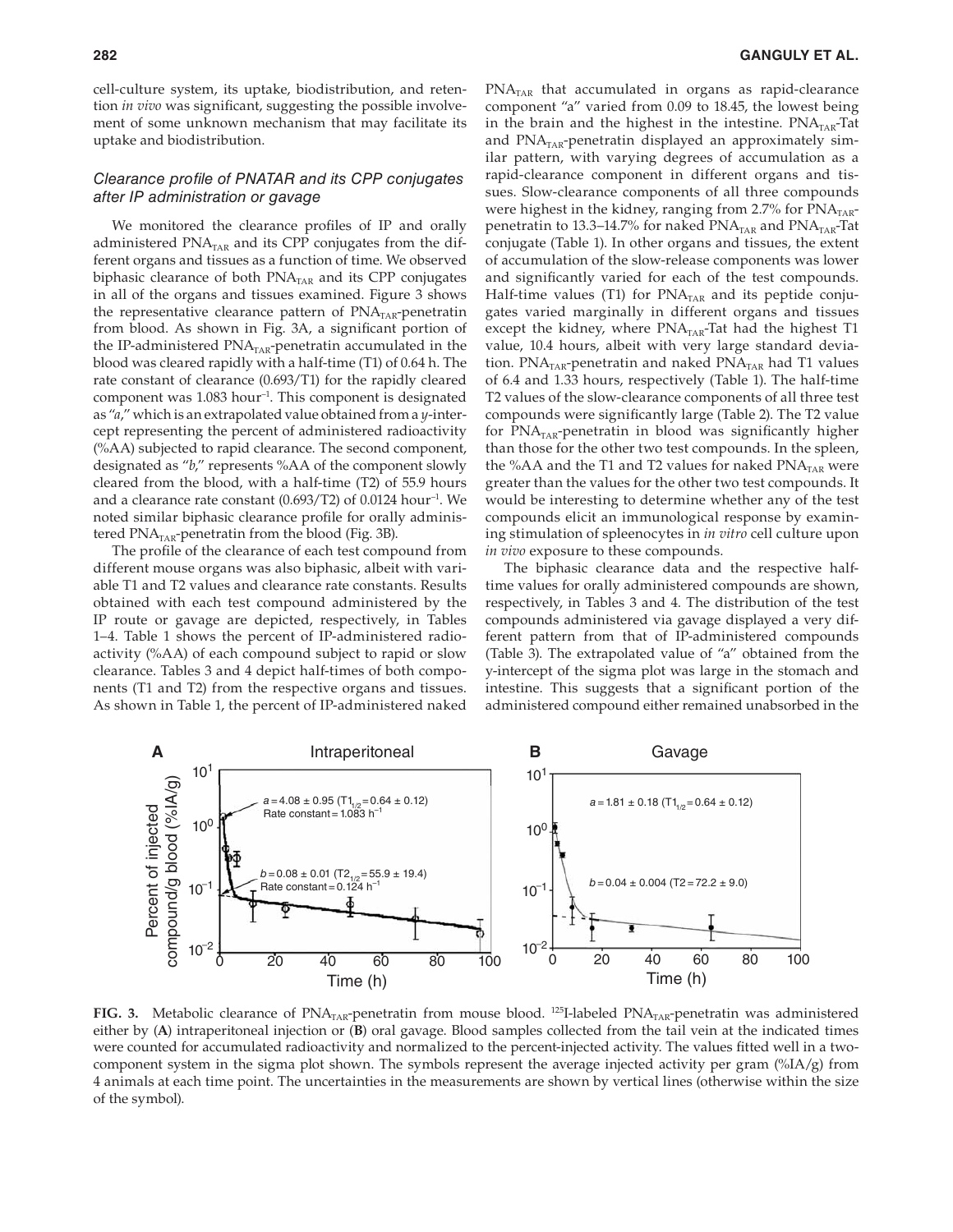#### **PHARMACOKINETICS OF PNA AND PNA-PEPTIDE CONJUGATES 283**

stomach or intestine and excreted via the fecal route or was absorbed and rapidly cleared. However, the first possibility must be ruled out since there was no significant difference in the fecal excretion pattern of all PNA compounds administered by either route. In this context, the slow-release component "b" is of interest. It is the component that is expected to have therapeutic value with regard to these compounds.

## Stability of IP-administered  $PNA<sub>TAR</sub>$ -penetratin conjugate in mouse organs

After IP injection,  $PNA<sub>TAR</sub>$  conjugate was isolated from kidneys and livers collected from euthanized mice at different times. After their binding to a <sup>32</sup>P-labeled target sequence (82 mer TAR DNA), the isolated  $PNA<sub>TAR</sub>$  conjugates were subjected to mass spectroscopy and a gel-retardation assay. Mass spectroscopy of the conjugate isolated from the liver and kidney indicated several mass peaks of the conjugate due to truncation of its peptide components (Fig. 4A). Gel retardation of the <sup>32</sup>P-labeled target sequence suggested that the PNA component of the conjugate had remained intact (Fig. 4B). PNA alone has been shown to be highly stable in tissue and cellular extracts since it is completely resistant to proteases and nucleases (Demidov et al., 1994; Jansen and Richardson 2000).

#### Excretion of the conjugates

As described in Methods, we also measured the excretion of <sup>125</sup>I-labeled test compounds in urine and feces. The rates of urinary excretion of both naked  $\text{PNA}_{\text{TAR}}$  and  $\text{PNA}_{\text{TAR}}$ -Tat were lower than the rate of excretion of  $\text{PNA}_{\text{TAR}}$ -penetratin conjugate (Table 5). During the first 4 h after IP administration, about  $45\%$  of  $PNA<sub>TAR</sub>$ -penetratin was excreted in the urine, while only 9% of  $PNA<sub>TAR</sub>$ -Tat and 10% of naked PNA were excreted; 8.6% of orally administered  $\text{PNA}_{\text{TAR}}$ -penetratin was excreted. In contrast, there was no significant difference in the fecal excretion pattern of any of the PNA compounds administered by either route (Table 6).

#### **Discussion**

The potential of PNAs as antisense therapeutic agents has been recognized for quite some time. However, their solubility and cellular uptake has been a consistent impediment to their development for this purpose (Wittung et al., 1995). Several efforts to improve their *in vitro* cellular uptake by conjugating PNAs with various cell-permeating peptides, lipids, or antibiotics have had mixed results (Koppelhus and Nielsen, 2003). Although it has been reported that naked PNA can be taken up *in vivo* (McMahon et al., 2002, Pierce et al., 2005, Boffa et al., 2007), its cellular uptake in *in vitro* cell-culture systems has been negligible (Kaushik et al., 2002a; Chaubey et al., 2005; Tripathi et al., 2005).

Earlier, we demonstrated that  $PNA<sub>TAR</sub>$  targeted to the TAR element of HIV-1 LTR efficiently prevents Tat-TAR interaction by sequestering the TAR sequence and blocks Tat-mediated transactivation of HIV-1 LTR transcription (Mayhood et al., 2000). We further demonstrated that  $PNA<sub>TAR</sub>$  conjugated with CPP efficiently enters cells and



**FIG. 4.** Mass spectroscopy (**A**) and gel retardation analysis (**B**) of PNA<sub>TAR</sub>-S-S-penetratin isolated from mouse organs. Following intraperitoneal (IP) injection of the conjugate, mice were euthanized at different times, and the conjugate accumulated in kidney and liver tissue was isolated. Mass spectrometry analysis of the isolated compound from kidney following 6 h of IP administration (top panel A) was done on an Applied Biosystems 4700 Proteomics Analyzer 7000. For gel retardation (bottom panel B), 5'-<sup>32</sup>P-labeled 82-mer TAR-DNA (5 nM) was incubated with the isolated  $PNA<sub>TAR</sub>$  conjugate in the binding buffer (50 mM Tris.HCl, pH 7.8, and 5 mM MgCl<sub>2</sub>) for 30 min at room temperature. Gel loading dye containing 0.25% bromophenol blue and 30% glycerol was added to it and loaded on a native 6% polyacrylamide gel. The gel was run for 3 h at 150V in 1X Tris-borate-EDTA buffer, dried, and subjected to Phosphor-Imager analysis (Molecular Dynamics).

blocks Tat-mediated transactivation of HIV-1 transcription and replication (Kaushik et al., 2002b, Chaubey et al., 2005, Tripathi et al., 2005). Besides antiviral activity,  $\text{PNA}_{\text{TAR}}$ -CPP conjugates also have potent anti-HIV-1 virucidal activity that, on brief exposure, renders HIV-1 virions noninfectious. The cellular uptake of naked PNAs in cell culture is negligible. However, after conjugation with CPP, they are rapidly internalized into cells and interact with their target sequences.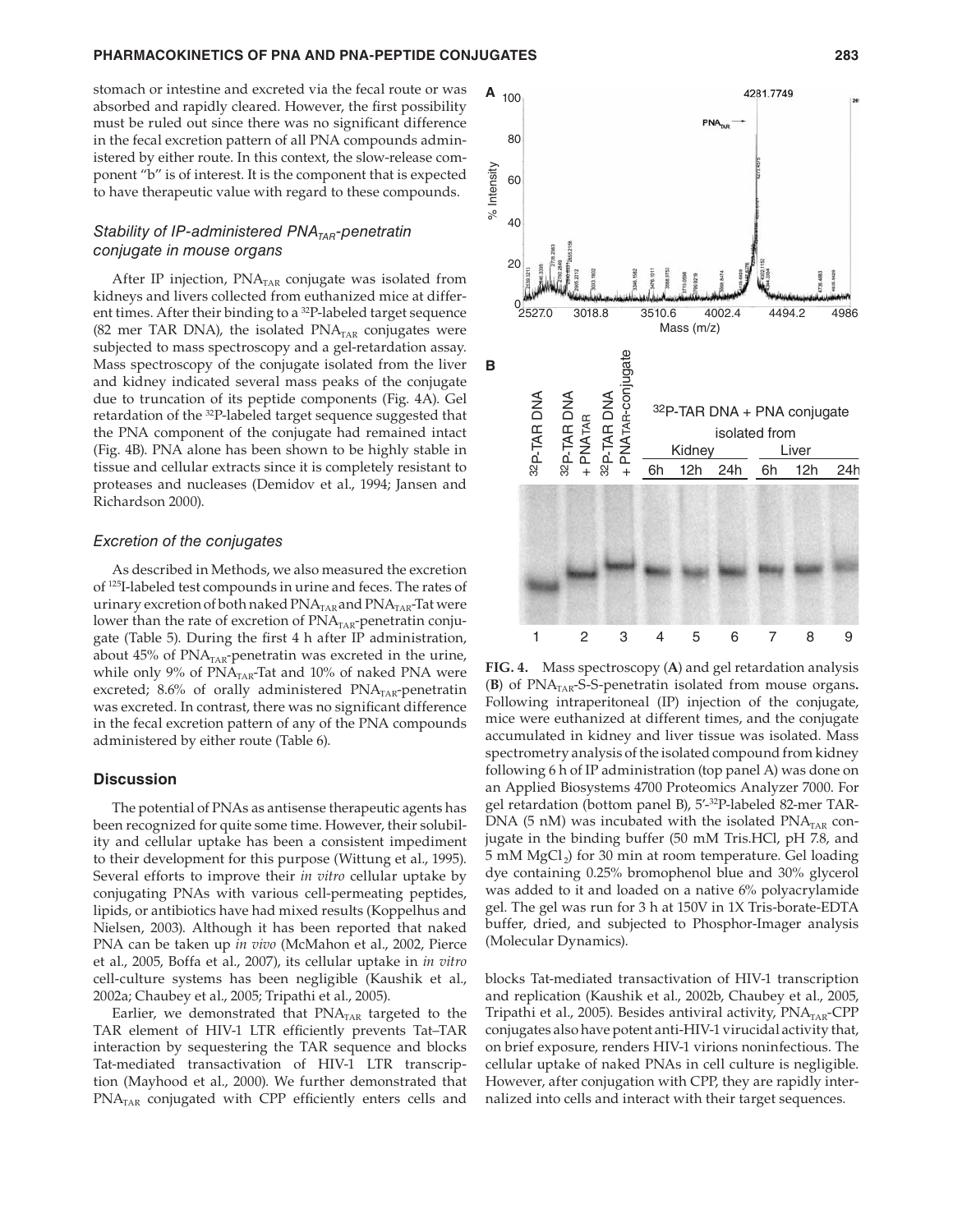|  | Table 5. Excretion Profile of PNA Coniugates Administered by Intraperitoneal Iniection |  |  |  |  |  |  |  |
|--|----------------------------------------------------------------------------------------|--|--|--|--|--|--|--|
|--|----------------------------------------------------------------------------------------|--|--|--|--|--|--|--|

| åTime<br>(hours) | Naked $PNA$ <sub>TAR</sub><br>% AA excreted in |       | $PNATAR$ -Tat    |       | $PNATAR$ -Penetratin (S-S)<br>% AA excreted in |       |  |
|------------------|------------------------------------------------|-------|------------------|-------|------------------------------------------------|-------|--|
|                  |                                                |       | % AA excreted in |       |                                                |       |  |
|                  | Urine                                          | Feces | Urine            | Feces | Urine                                          | Feces |  |
| $\overline{4}$   | 9.5                                            | 1.24  | 4.8              | 0.8   | 28.8                                           | 0.74  |  |
| 8                | 0.72                                           | 0.52  | 1.9              | 1.9   | 7.37                                           | 1.16  |  |
| 12               | 0.21                                           | 0.11  | 1.17             | 1.17  | 7.28                                           | 1.59  |  |
| 16               | 0.1                                            | 0.03  | 0.21             | 0.10  | 0.99                                           | 0.36  |  |
| 20               | 0.02                                           | 0.02  | 0.16             | 0.01  | 0.21                                           | 0.04  |  |
| 24               | 0.04                                           | 0.01  | 0.03             | 0.02  | 0.28                                           | 0.03  |  |
| 48               | 0.01                                           | 0.06  | 0.05             | 0.01  | 0.81                                           | 0.24  |  |
| 72               | 0.20                                           | 0.10  | 0.40             | 0.17  | 0.43                                           | 0.18  |  |

Groups of three male Balb/C mice were given <sup>125</sup>I-labeled naked PNA or PNA conjugates and placed in separate polycarbonate cages lined with thick Whatman filter papers. Animals were transferred to fresh cages at an interval of 4 hours. The filter papers soaked in the urine were collected, cut into pieces, and counted for radioactivity. Feces were counted without further processing. Values are expressed as the percent of administered activity (%AA) excreted in urine or feces.

To evaluate *in vivo* uptake and distribution of PNA<sub>TAR</sub> and its CPP conjugates, we introduced <sup>125</sup>I radiolabel into the PNA moiety via Tyr residue that had been added in tandem at the N-terminal of PNA during synthesis. The penetratin or Tat peptide to which naked PNA<sub>TAR</sub> was conjugated is devoid of Tyr residue, so that radio-iodination is selective to the Tyr-PNA<sub>TAR</sub> moiety of the conjugate. The radiolabeled naked Tyr-PNA<sub>TAR</sub> is stable when incubated with mouse blood serum or liver tissue extract for 24 hours at room temperature (unpublished results). We also evaluated the stability of the peptide moiety of the labeled conjugate, which, on cellular uptake, was either shortened or cleaved by cellular proteases (Fig. 4).

IP administration of  $^{125}$ I-labeled PNA<sub>TAR</sub> and its CPP conjugates demonstrated that both unconjugated and conjugated  $PNA<sub>TAR</sub>$  are taken up from the peritoneal cavity to different organs and tissues. However, overall accumulation and the clearance profiles of these compounds varied in different organs, probably due to differences in membrane transport systems and their cellular constitution (McMahon et al., 2002; Trehin et al., 2004). The maximum accumulation of PNA compounds occurred at all sites within the first 2-3 h after administration, irrespective of whether it was done by IP injection or oral gavage (Fig. 2). The clearance pattern of each accumulated PNA<sub>TAR</sub> derivative displayed a biphasic profile consisting of rapid-clearance and slow-clearance

| Time<br>(hours) | Naked $PNA$ <sub>TAR</sub> |                  |              | $PNATAR$ -Penetratin (S-S) | $PNATAR$ -Penetratin (-O-)<br>% AA excreted in |       |  |
|-----------------|----------------------------|------------------|--------------|----------------------------|------------------------------------------------|-------|--|
|                 |                            | % AA excreted in |              | % AA excreted in           |                                                |       |  |
|                 | Urine                      | Feces            | <b>Urine</b> | Feces                      | Urine                                          | Feces |  |
| 1               | 8                          | $\Omega$         | 5.7          | 0.04                       | 5.03                                           | 0.16  |  |
| $\overline{2}$  | 0.5                        | 0.1              | 2.0          | 0.39                       | 4.32                                           | 2.84  |  |
| $\overline{4}$  | 11.8                       | 19.3             | 0.1          | 2.77                       | 8.92                                           | 2.2   |  |
| 8               | 0.5                        | 3.5              | 13.3         | 9.55                       | 10.73                                          | 21.8  |  |
| 16              | 6.4                        | 1.43             | 12.0         | 10.30                      | 0.5                                            | 1.0   |  |
| 32              | 4.9                        | 3.9              | 12.6         | 8.30                       | 2.1                                            | 6.3   |  |
| 64              |                            | 11.1             | 5.0          | 12.30                      | 5.00                                           | 1.1   |  |

Table 6. Excretion Profile of PNA Conjugates Administered by Gavage

Groups of three male Balb/C mice were given <sup>125</sup>I-labeled naked PNA or PNA conjugates and placed in separate polycarbonate cages lined with thick Whatman filter papers. Animals were transferred to fresh cages at an interval of 4 hours. The filter papers soaked in the urine were collected, cut into pieces, and counted for radioactivity. Feces were counted without further processing. Values are expressed as the percent of administered activity (%AA) excreted in urine or feces.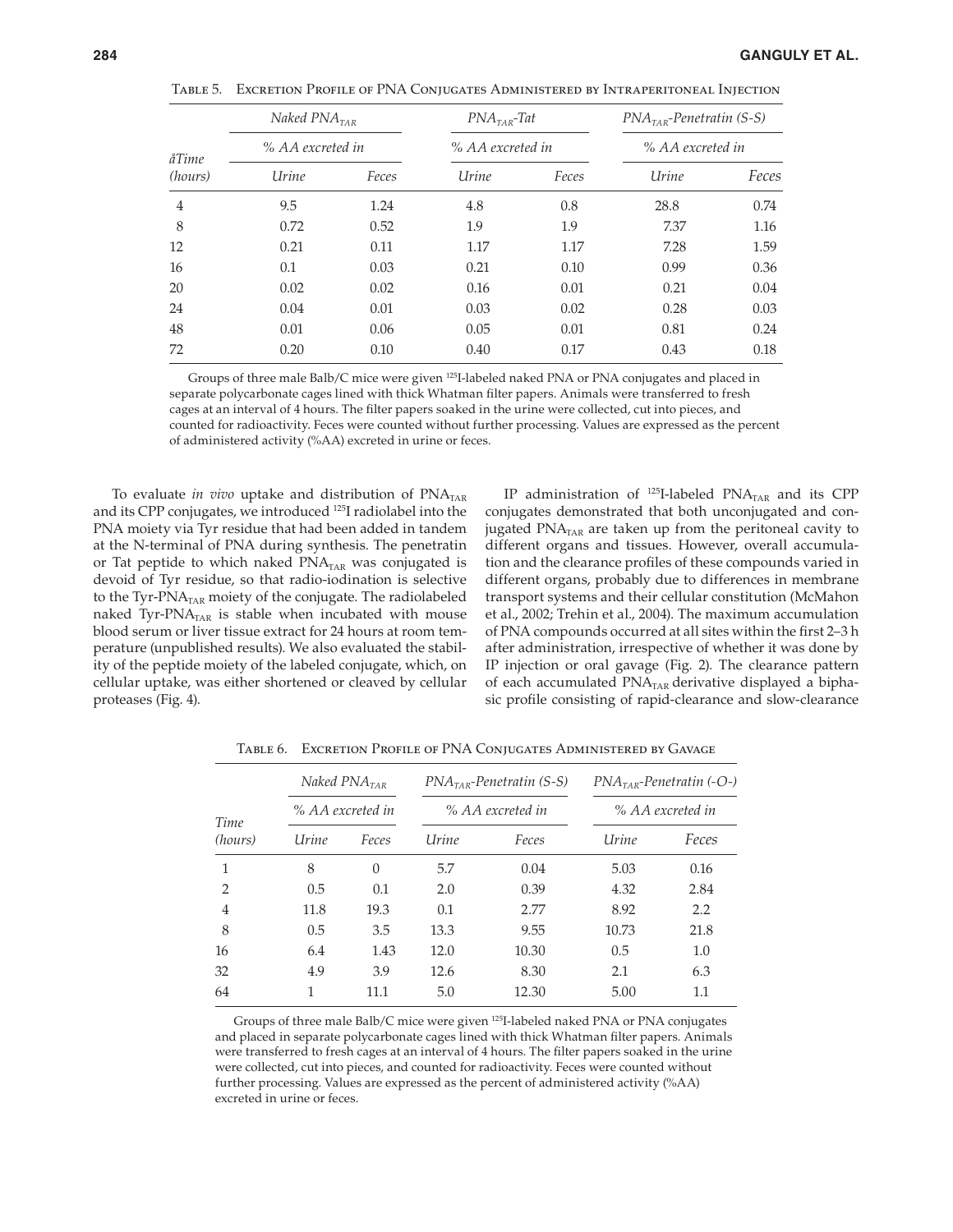components (Fig. 3). The biological half-lives of PNA compounds in the two phases are represented by T1 and T2 (Fig. 3). The slow-component pathway (T2) of any potential drug candidate is the desired mode of clearance because it ensures longer biological residence of the drug in the body, extending the time of its pharmacological effectiveness.

Surprisingly, the distribution, and clearance profile of naked PNA in mice after IP administration did not significantly differ from those of PNA-CPP conjugates. In an earlier study, we showed that in a cell-culture system, the cellular uptake of naked PNA is negligible (Chaubey et al., 2007). However, after the conjugation of naked PNA with CPP, cellular uptake of the PNA-CPP conjugate was rapid and homogenous (Chaubey et al., 2005, Tripathi et al., 2005, 2007). The higher T2 values observed for  $\text{PNA}_{\text{TAR}}$ -penetratin in kidney and blood suggest that after initial rapid internalization of this compound, its peptide moiety may have been cleaved, resulting in slow clearance from the cells. Similarly, higher or somewhat similar T2 values for  $\text{PNA}_{\text{TAR}}$ -Tat in liver, intestine, and kidney (Table 2) could be possible following degradation of the Tat peptide moiety of the conjugate. Tat peptide, being rich in Arg and Lys residues (Fig. 1), could be susceptible to trypsin-like proteases in mouse organs (Walsh, 1970; Zamecnik et al., 1986).

We used  $\text{PNA}_{\text{TAR}}$ -penetratin (S-S) and  $\text{PNA}_{\text{TAR}}$  penetratin (-O-), as well as naked  $PNA<sub>TAR</sub>$  in our pharmacokinetic studies of compounds administered by the oral route. Our finding that all three compounds were significantly taken up and distributed throughout the major internal organs of mice after gavage indicates the existence of an uptake mechanism for these conjugates in the epithelial membrane of the intestine. This initial study of  $\text{PNA}_{\text{TAR}}$  conjugated to penetratin by -S-S- linker was encouraging in that all organs and tissue except the spleen and skeletal muscle displayed a slow-release pathway. However, when a stable ethylene glycol linker (-O-) was used in place of the cleavable -S-Slinker, no significant change in clearance profile was noted in most of the organs and tissues studied (Table 4).

The peptide transporter system in the epithelial or brush border membranes of the intestine that are implicated in the transport of di-, tri- or tetra- peptides may have an important function in the uptake of  $PNA<sub>TAR</sub>-CPP$  conjugates administered via the oral route (Fei et al., 1994; Liang et al., 1995). This system facilitates the uptake of dietary protein by the small intestine, as well as the absorption of orally active β-lactam antibiotics and other peptide-like drugs (Liang et al., 1995). In the kidney, peptide transporters help to reabsorb filtered peptides, peptide-derived antibiotics, and peptidomimetics drugs (Liang et al., 1995; Bordin et al., 2002). It is possible that the CPP moiety of the PNA-penetratin conjugate undergoes partial proteolysis at the brush-border membrane, resulting in a PNA<sub>TAR</sub>-CPP conjugate with a reduced length of CPP that may be an ideal substrate for peptide transporters. Although unconjugated naked  $PNA<sub>TAR</sub>$  is taken up and distributed in different organs irrespective of the route of administration, the extent of the uptake and distribution of its CPP conjugates is higher than that of the naked  $\text{PNA}_{\text{TAR}}$ . The possible mechanism of uptake of naked PNA could be via unknown Toll-like receptors induced or present on the surface of intestinal epithelial cells (Furuka et al., 2006). It should be

possible to deliver anti-HIV-1 PNAs specifically in the lymph nodes/macrophages by conjugating them with ligands that are exclusively recognized by macrophage receptors such as formyl peptide receptors, mannose receptors and Fc receptors. A natural ligand, fMLF (formyl methionyl-leucylphenylalanine) conjugated with PEG nanocarrier has been shown to specifically accumulate in the IP macrophages (Wan et al., 2007). This could be a potential therapeutic strategy to deliver anti-HIV-1 PNAs specifically to macrophages to achieve their effective concentrations in the cells and block HIV-1 replication and production of virion particles. We have recently shown that  $\text{PNA}_{\text{TAR}}$ -CPP conjugates are not toxic up to a single 300-mg dose/kg of body weight of mice. Repeated doses of 100 mg/kg of body weight are also well tolerated (Chaubey et al. 2008). The reduced *in vivo* toxicity and stability of  $PNA<sub>TAR</sub>$  and its CPP conjugates, as well as their slow release and clearance from different organs, suggest the possible therapeutic potential of these compounds.

#### **Acknowledgment**

This research was supported by a grant from the NIAID/ NIH (AI42520).

#### **References**

- BASU, S., and WICKSTROM, E. (1997). Synthesis and characterization of a peptide nucleic acid conjugated to a D-peptide analog of insulin-like growth factor 1 for increased cellular uptake. Bioconjug. Chem. **8,** 481–488.
- BOFFA, L.C., CUTRONA, G., CILLI, M., MATIS, S., DAMONTE, G., MARIANI, M.R., MILLO, E., MORONI, M., RONCELLA, S., FEDELI, F., and FERRARINI, M. (2007). Inhibition of Burkitt's lymphoma cells growth in SCID mice by a PNA specific for a regulatory sequence of the translocated c-myc. Cancer Gene Ther. **14,** 220–226.
- BOFFA, L.C., SCARFI, S., MARIANI, M.R., DAMONTE, G., ALLFREY, V.G., BENATTI, U., and MORRIS, P.L. (2000). Dihydrotestosterone as a selective cellular/nuclear localization vector for anti-gene peptide nucleic acid in prostatic carcinoma cells. Cancer Res. **60,** 2258–2262.
- BORDIN, L., BRUNATI, A.M., DONELLA-DEANA, A., BAGGIO, B., TONINELLO, A., and CLARI, G. (2002). Band 3 is an anchor protein and a target for SHP-2 tyrosine phosphatase in human erythrocytes. Blood **100,** 276–282.
- CHAUBEY, B., TRIPATHI, S., DÉSIRÉ, J., BAUSSANNE, I., DDÉCOUT, J., and PANDEY, V.N. (2007). Mechanism of RNA cleavage catalyzed by sequence specific polyamide nucleic acidneamine conjugate. Oligonucleotides **17,** 302–313.
- CHAUBEY, B., TRIPATHI, S., GANGULY, S., HARRIS, D., CASALE, R.A., and PANDEY, V. N. (2005). A PNA-transportan conjugate targeted to the TAR region of the HIV-1 genome exhibits both antiviral and virucidal properties. Virology **331,** 418–428.
- CHAUBEY, B., TRIPATHI, S., and PANDEY, V.N. (2008). Single acute-dose and repeat-doses toxicity of anti HIV-1 PNATAR– Penetratin Conjugate after Intraperitoneal Administration to Mice. Oligonucleotides **18,** 9–20.
- CHIARANTINI, L., CERASI, A., FRATERNALE, A., MILLO, E., BENATTI, U., SPARNACCI, K., LAUS, M., BALLESTRI, M., and TONDELLI, L. (2005). Comparison of novel delivery systems for antisense peptide nucleic acids. J. Control. Release **109,** 24–36.
- CHIARANTINI, L., ROSSI, L., FRATERNALE, A., and MAGNANI, M. (1995). Modulated red blood cell survival by membrane protein clustering. Mol. Cell Biochem. **144,** 53–59.